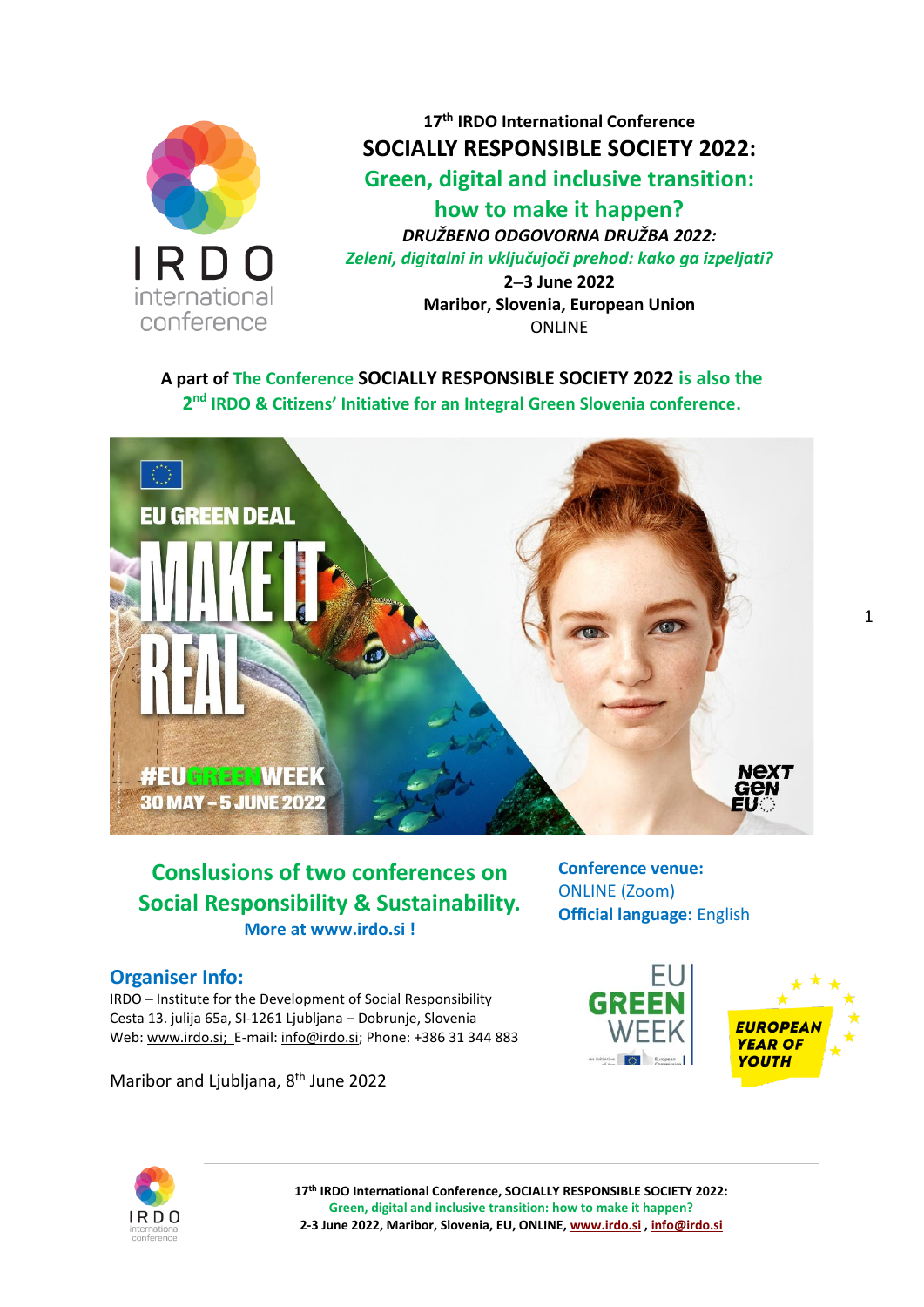### **Green, digital, and inclusive transition for socially responsible society**

*More then 70 authors with 36 papers from more then 10 countries have co-created 17th IRDO International Conference online on 2-3 June 2022.*

**(8 th June 2022 - Maribor, Slovenia) The 17 th IRDO International Conference "SOCIALLY RESPONSIBLE SOCIETY 2022: Green, digital, and inclusive transition: how to make it happen?" has been held on 2 - 3 June 2022, online. Conference was also the 2nd IRDO & Citizens' Initiative for an Integral Green Slovenia Conference. More than 100 participants, 70 authors with 36 papers from more than 10 countries have co-created this conference. [The European Business Network for Corporate Sustainability and Responsibility](https://www.csreurope.org/) (CSR Europe) was honorary sponsor of the conference. Organizers were IRDO - Institute for the Development of Social Responsibility, University of Maribor, Slovenia, Slovenian Society for Systemic Research (SdSr) and Citizens' Initiative for an Integral Green Slovenia. This event was an official Partner Event of the EU Green Week (30 May to 5 June 2022). In 2022 - the European Year of Youth organizers decided to support young Ukrainian musicians in Slovenia with donations among conference participants.** 

The main purpose of the conference was to explore conceptual framework(s), conditions and possibilities for a green, digital and inclusive transition that enables the development of a common sustainable future, in line with the UN 2030 Agenda for Sustainable Development and its [17 SDGs.](https://sdgs.un.org/goals) A precondition for sustainable coexistence is socially responsible behaviour of each stakeholder in the community (local, national, global). Without broad environmental and social responsibility, there is no survival of humanity. Social responsibility is a tool for achieving a sustainable future, connecting and integrating several other mechanisms. Sustainability is increasingly regarded as a process of societal and inclusive transitions. It makes social responsibility a crucial practice, needed in the entire society.

The IRDO 2022 conference emphasis was on the implementation of a green, digital and inclusive transition as embraced by the [European Green Deal \(EGD\)](https://ec.europa.eu/info/strategy/priorities-2019-2024/european-green-deal_en) and other EU priorities and policies, including the Recovery and Resilience Facility/Plans. The EGD puts sustainability and, therefore, social responsibility at the heart of the EU policy-making, reflecting the need for systemic change.

This event was **an official Partner Event of the EU Green Week** (**30 May to 5 June 2022).** The year **2022 is also the European Year of Youth**, so organizers of the IRDO 2022 international conference have decided to take this opportunity to help young Ukrainian musicians in Slovenia. On behalf of young musicians, the SMO Institute, the Gallus Foundation and the Institute for the Development of Social Responsibility, invite participants of the conference to help young Ukrainian musicians in Slovenia. Anyone who would like to make a donation can do so as soon as possible on the account of the SMO Institute.

Supporting partners of the IRDO International Conference were: World Organisation of Systems and Cybernetics (WOSC), International Academy for Systems and Cybernetic Sciences (IASCYS), Pau, France, European Academy of Sciences and Arts, Salzburg, Bertalanffy Center

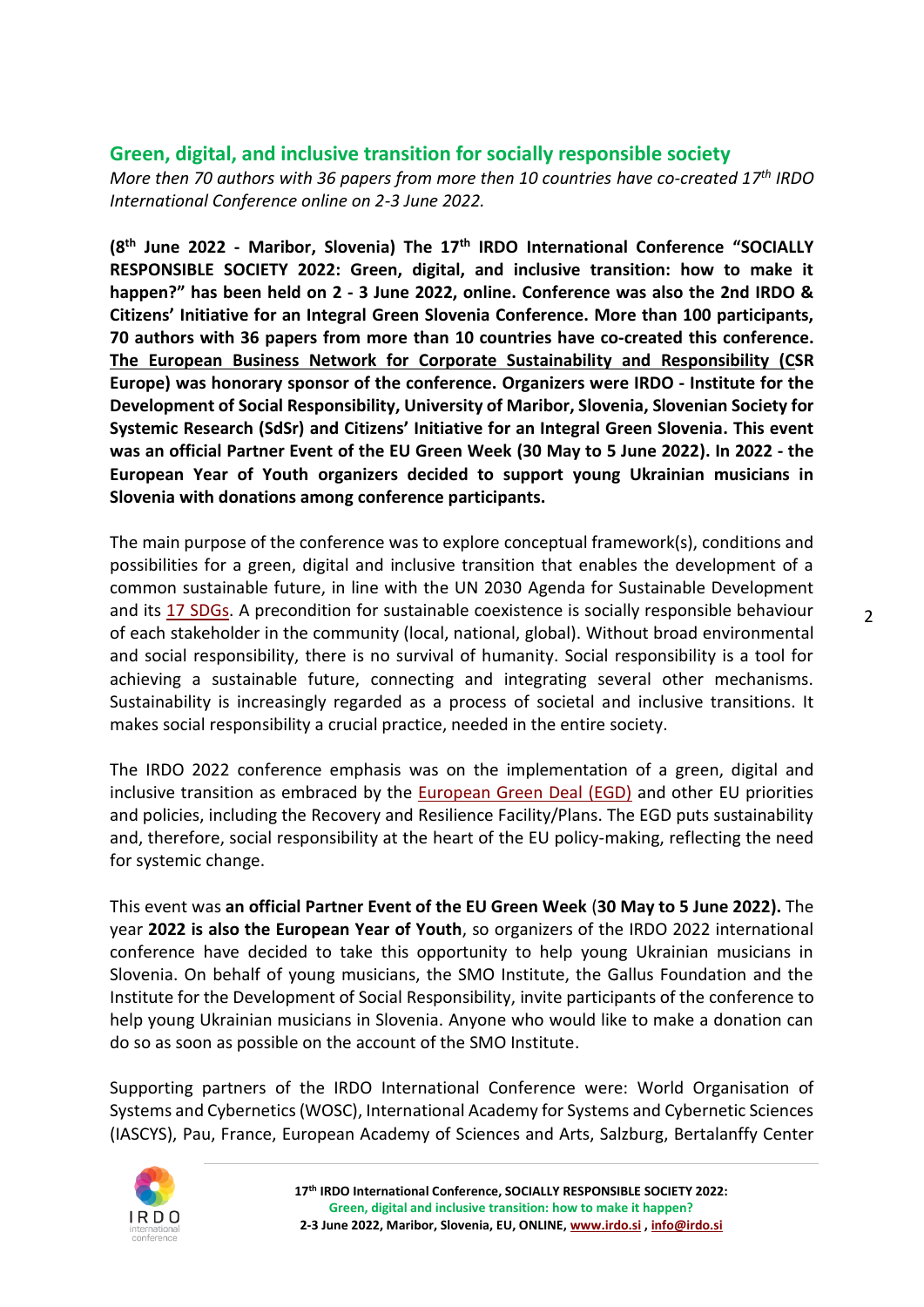for the Study of Systems Science (BCSSS), International Federation for Systems Research (IFSR), Center of Risk & Crises Management (CRC), Vienna, Austria, COPERNICUS Alliance – European Network on Higher Education for Sustainable Development, CSR Europe, Danube University Krems, Austria, Slovenian Association for Quality and Excellence, Chamber of Commerce and Industry of Štajerska, Slovenia, Association of Employers of Slovenia, Managers' Association of Slovenia, Network for Social Responsibility of Slovenia, Association Social Responsibility Academy, Gallus Foundation.

Co-financer was Ministry of Education, Science and Sport, Office of the Republic of Slovenia for Youth. Sponsors are: Nova KBM d. d., Pošta Slovenije d.o.o., Medis-M d.o.o., Prohit d.o.o., Press Clipping d.o.o..

So far, over 1.500 authors from all over the world have participated in the previous 16 IRDO conferences. More you can see at [https://www.irdo.si/en/irdo-conference/.](https://www.irdo.si/en/irdo-conference/) #

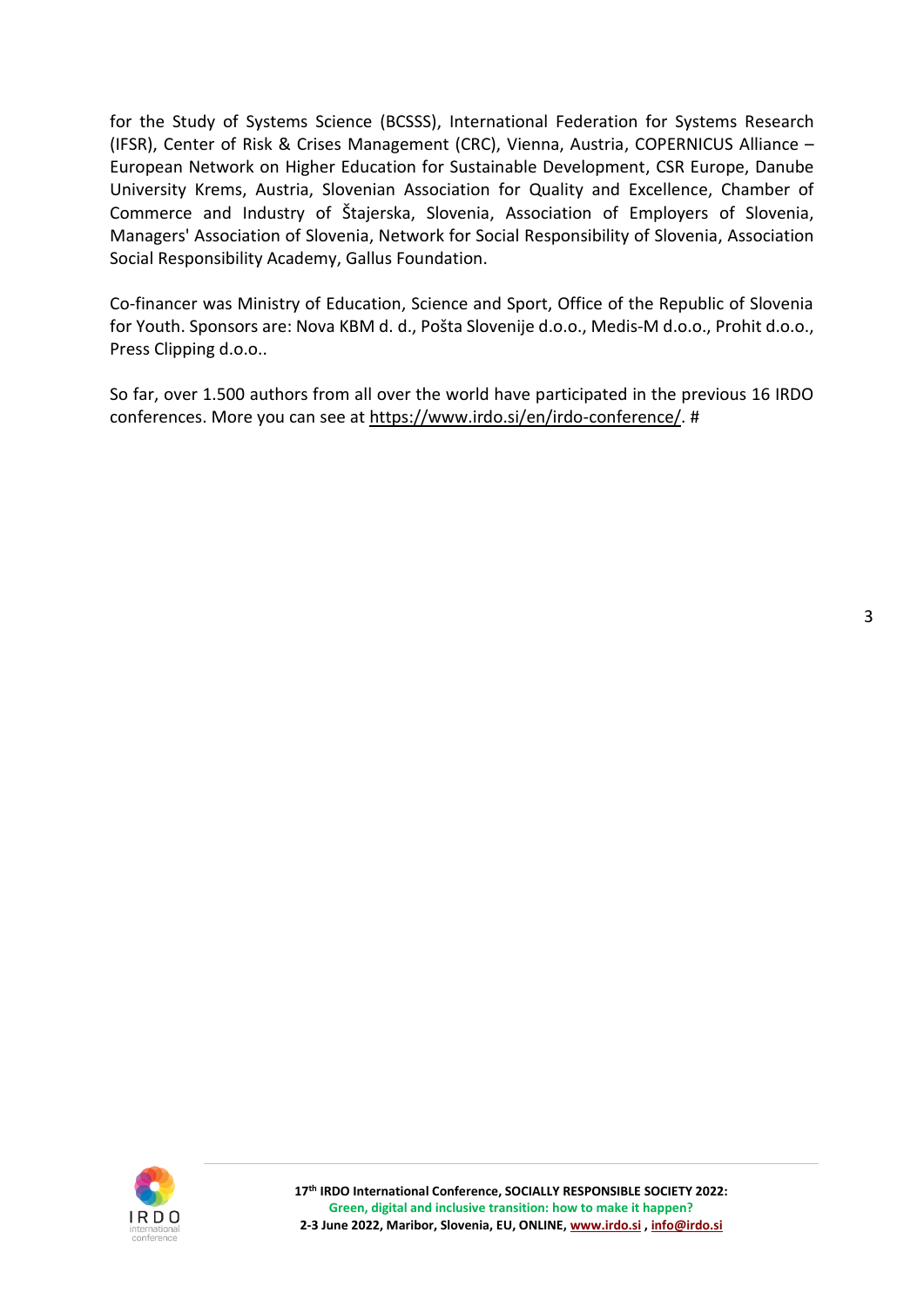#### **CONCLUSIONS of 2-days conference:**

#### *In English:*

*In November 2021, at the 26th UN Conference on the Endangerment of its own existence, humanity publicly acknowledged that it urgently needs the modernization of its mentality, values, culture, ethics, norms and customs to survive. It must promote an innovative, sustainable and socially responsible society, not just socially responsible organizations, much less just large companies. These days, the IRDO Institute for the Development of Social Responsibility contributed to it the findings and proposals of 70 authors from more than 10 countries from 4 continents at the 17th IRDO International Conference. The common denominator chosen this time is the question of how to make the world greener, digital and inclusive. Answer to it: the presented contributions and examples show that this is not only necessary, but also feasible and often implemented; examples are worth emulating. We humans influence as individuals - customers and associates and citizens, as organizations, local, national and international authorities, researchers and educators that responsibility for social impact, interdependence and integrity prevail as components of normal quality of business and life. We enclose excerpts from several papers.*

#### *V slovenščini:*

*Človeštvo je novembra 2021 javno priznalo na že 26. konferenci OZN o ogrožanju svojega obstoja, da za svoj obstoj nujno potrebuje posodobitev miselnosti, vrednot, kulture, etike, norm in navad. Uveljaviti mora inovativno, trajnostno in družbeno odgovorno družbo, ne le družbeno odgovornih organizacij, še manj samo velikih podjetij. IRDO - Inštitut za razvoj družbene odgovornosti je te dni k temu prispeval spoznanja in predloge 70 avtorjev iz več kot 10 držav s 4 celin na 17. mednarodni konferenci. Tokrat izbrani skupni imenovalec je vprašanje, kako naj svet postane bolj zelen, digitalen in vključevalen. Odgovor nanj: prikazani prispevki in primeri kažejo, da to ni le nujno, ampak tudi izvedljivo in večkje izvedeno; zgledi so vredni posnemanja. Vplivamo kot posamezniki – odjemalci in sodelavci in občani, kot organizacije, oblastni organi na lokalni, državni in mednarodni ravni, raziskovalci in izobraževalci, da odgovornost za vplive na družbo, soodvisnost in celovitost prevladajo kot sestavine normalne kakovosti poslovanja in življenja. Prilagamo izvlečke iz več prispevkov.*

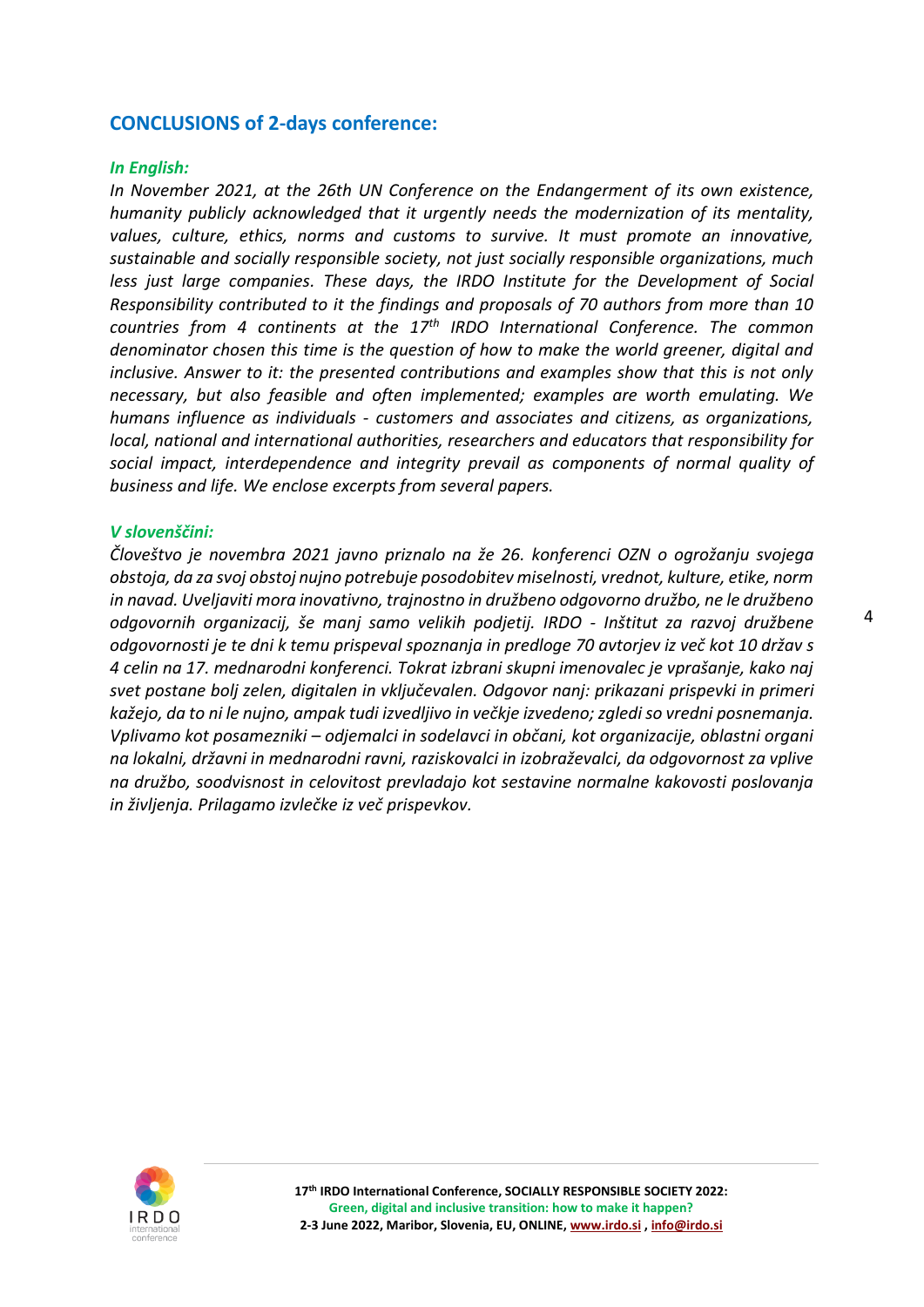# **Some highlights from author papers & presentations at the conference:**

# 1<sup>st</sup> Day of the conference (2<sup>nd</sup> June 2022): Green, digital, and inclusive transition: how to **make it happen?**

- The main reason for implementing social responsibility measures turned out to be the fact that social responsibility strengthens the culture and reputation of the company/organization as an employer. (Alenka Jakomin)
- Ethically correct and feasible data sharing negotiation protocols would deliver an important step toward a digital, socially responsible society. (Igor Perko, Žan Domanjko)
- Each professional should give up full autonomy for decisions in his/her field and take part in the responsibility for compliance with other parts of a requisitely holistic solution. To be able to do this, each profession should not base its knowledge exclusively on its own subsystem but should upgrade it with an understanding of the function of its subsystem in a bigger system. (Marko Kiauta, Tugo Borina)
- Corporate reporting should include current implementation levels of a voluntary commitment, map key Human Rights topics as identified by companies and provide insight into corporate practices. The analysis could assist in monitoring trends and identifying any measures needed to address and monitor human rights in business more effectively. (Lucija Glavič, Maruša Babnik)
- Public employees have a specific role in processes of wealth creation by informatization in the context of social partnership. (Mihael Sket)
- Accounting and management in accountancy are directed to most important information from social responsibility point of view: the value added. (Živko Bergant)
- Fundamental change (metanoia) required by current environmental and climate challenges will not be possible without expanding the realization that we live in the morethan-human world. The monograph Eko, zeleno, modro, trajnostno v humanistiki (Eco, Green, Blue, Sustainable in the Humanities) addresses these humanistic issues that can help make the necessary steps towards "our" (i.e., equally of humans, animals, plants, air, water, and soil) common environment bolder and more determined. It is the first work in Slovene that systematically deals with issues of environmental humanities in its wide field, and at the same time calls for new reflections. (Ignac Navernik)
- Systemic exclusion can be overcome with public statements, as for instance with Wall art, presented in video Changing the World, One Wall at a Time at the conference. (Saleem Vaillancourt, Maziar Bahari et al)
- We can confirm that reflexive responsibility is an important concept in considering society complying with the demands of Industry 5.0 - as meta-refexivity is a crucial factor of socially and environmentally responsible behaviour. (Tea Golob)
- The proposed framework has to boil down into a viable technology that tentatively materializes the cybernetics of Hybrid Reality under constructivistic approach. There enters the holon concept into societal-AI research, mostly because we have still to fully understand what we are not, and what we should not. (Massimiliano Pirani)
- Key stakeholders identified by companies in practice are similar to those determined by different theoretical frameworks (in a research). Some companies seem to include key stakeholders in their reporting, but they do not describe their communication and results

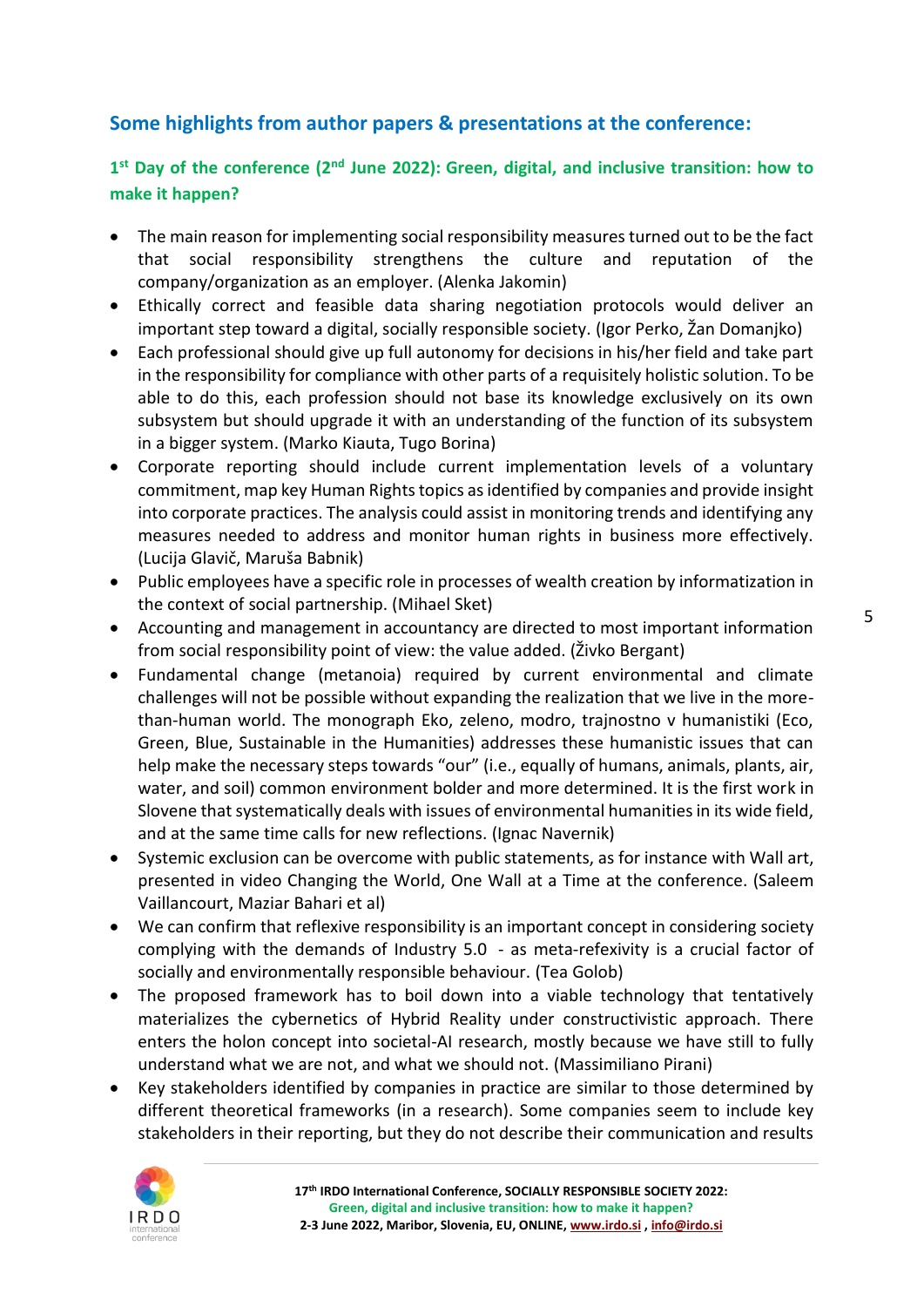in detail. This could lead to the potential threat that some companies do not have appropriate communication channels established with their key stakeholders, but still they include it in their reporting. (Matic Čufar)

# **2 nd Day of the conference (2nd June 2022): New knowledge on environmental challenges and action for a green transition**

- In times when global, mutually reinforcing challenges are becoming increasingly more severe and threatening, ambitious goals and agendas for sustainability transitions of the European Union are supported by the powerful new knowledge base with ecosystem approach, system innovations, systemic approach to policy and assessment. (Introduction)
- The future is predictable we know the human needs (food, shelter, clothes, mobility), and the Earth regeneration ability, biocapacity (photosynthesis). Humanity average demand is 73 % higher than the Earth regeneration ability, and it is increasing very fast. We must reduce our ecological and carbon footprints to the regeneration ability of the one Earth. The resource-constrained future is arriving faster than cities, companies or countries are meaningfully preparing themselves for it. Acting swiftly is essential – those who hesitate with their transition are exposed to far larger risks. (Wackernagel)
- Humanity has already overshot the limits that define a safe operating space for four out of nine planetary boundaries: biosphere integrity, climate change, land system change, and biogeochemical flows. Footprints complement planetary boundaries and directly link to economic parameters. Both concepts are linked to the Human Development Index and doughnut economics. Together they can provide decision-makers with accurate, relevant, and empowering information making sustainable development relevant to investment decisions, risks and opportunities, costs and benefits. (Piciga, Kovač)
- To address complex, systemic environmental issues, new approaches and new knowledge are needed for the preparation of integrated assessments in Slovenia. Slovenia will continue to cooperate with the European Environment Agency in their Eionet network on co-creation and exchange of knowledge and good practices. Our goal is to improve integrated environmental assessments to better support decision making. (Bernard Vukadin)
- EIT Climate-KIC (Knowledge and Innovation Community) is addressing climate change through innovation, with the objective of building a decarbonized economy. Their Deep Demonstration wants to achieve decarbonization through becoming a fully circular economy and society, with a systemic approach. The cross-sectoral and cross-disciplinary project Deep Demonstration Slovenia is working across boundaries, silos and departments, establishing partnerships with a sizable number of stakeholders from all levels and spheres, tackling production and waste flows across key economic systems and selected value chains, and placing a key emphasis on establishing an open platform of knowledge transfer for all. (Stegeman)
- Coal phase-out in 2033 in Slovenia is an ambitious and necessary goal that requires political will, attention to environmental, social and economic impacts and transition, and collaboration with local stakeholders for a just transition. Slovenia can use the chance to wisely invest the Just Transition Fund and other financial resources in coal phase-out. Global and local socio-economic challenges in two coal regions (Zasavje and Savinjsko-Šaleška) deal with people who are a vulnerable population. The government institutions

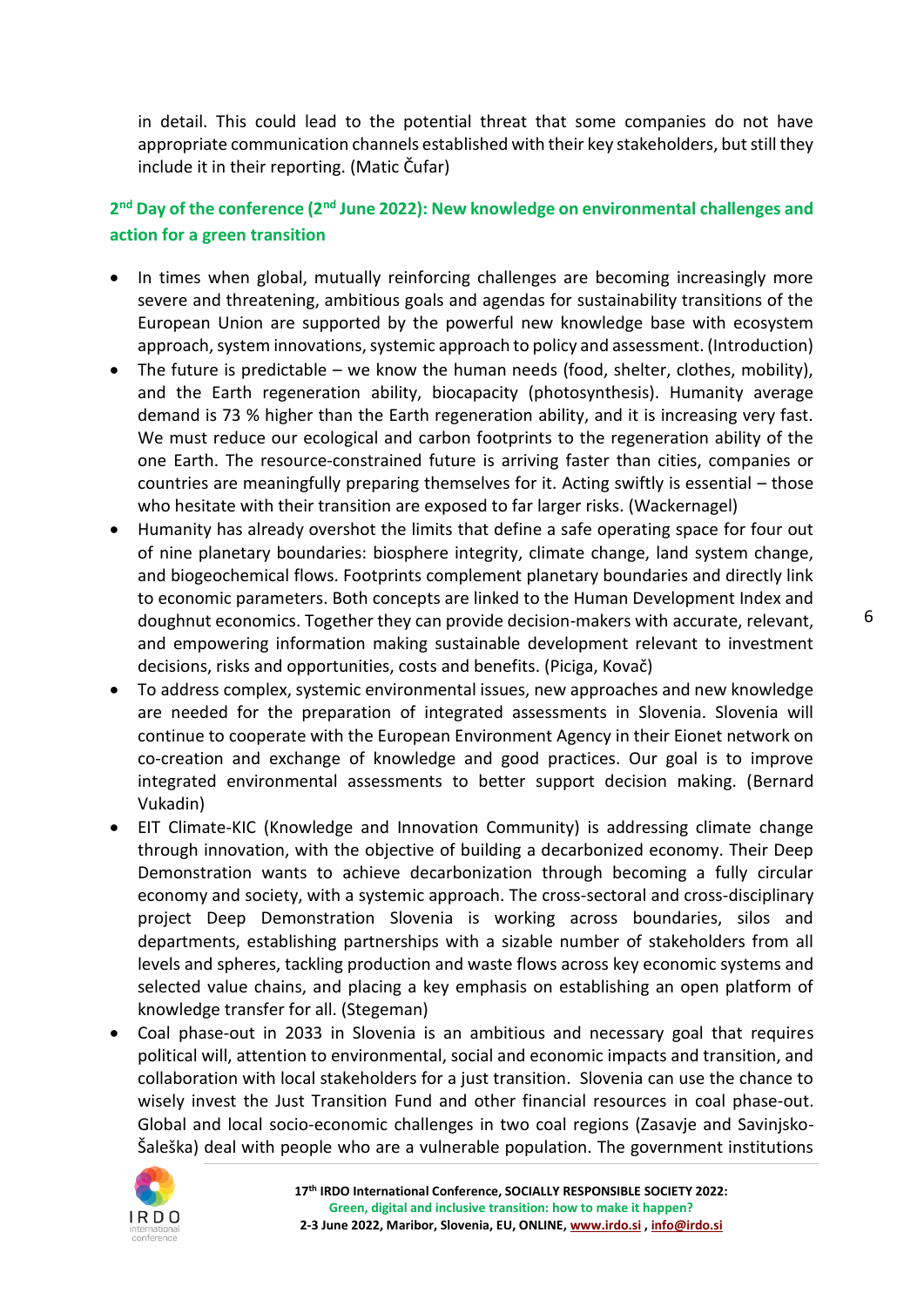need to provide assurance for the people of these regions in relation to all SD dimensions. (Beltran, Mulec and Stritih)

- It is vital to integrate the new knowledge on sustainability transitions in all levels of education, including non-formal education. This is possible in the context of already wellestablished Education for sustainable development (ESD): new competences for sustainability (e.g., systems thinking, futures literacy, etc., as in GreenComp, the European sustainability competence framework) can be related to the knowledge base being developed by the European Environment Agency. (Piciga)
- Foresight is a key approach for dealing with most of the systemic or more specialized topics in the long-term perspective. Therefore, it needs to be integrated and institutionalized in everyday operational activities and in all societal sectors in a systemic way. Building competencies and learning about the sustainability transitions, resilience and about the potential of foresight and how it should be used as a tool for successful sustainability outcomes in the future, is an important area which needs specific address and improvement. (Pirc Velkavrh)
- Analyzes of internal functioning and weaknesses of the ecosystems that are responsible for the maintenance of life on Earth (research on planetary boundaries) reveals that Earth is contaminated with too many fertilizers that break nitrogen and phosphorus cycles. The loss of fertile soil presents a great burden for agriculture and can be seen as a line between life and death. A number of nature-based solutions in agriculture (e.g., permaculture) can be effectively implemented to enhance resilience in agriculture and food production, and to ensure the survival of planet Earth. (Vovk)
- Green transition of education, grounded in the concepts of sustainability and social responsibility, is along digital inclusion and transition a national priority. The two-year project on a systemic response of education to climate change, aimed at incorporation of climate goals into the ongoing educational practice, is executed in a coordinated way by four Slovenian public educational institutions in cooperation with responsible ministries. Preliminary results are linked with the Education for sustainable development practice, with systematic elaboration of climate goals and contents, and key sustainability competences still to follow. (Bogataj, Kregar, Uršič, Belasić)
- Nature-based solutions, including measures on ecosystem-based adaptation to climate change, are increasingly being promoted in development strategies and policies. European policies and initiatives provide a conceptual framework for bottom-up approaches to climate change education for sustainable development and adaptation learning. They have been implemented in in the project ECO-SMART, Interreg Slovenia-Italy cooperation programme, with focus on vulnerable coastal areas. (Vižintin)
- The essential part of a green global transition are young people and their activation, yet they are lacking the wholesome competencies and skill-sets to achieve circular economy and green entrepreneurship related to business. Therefore, we should aim at providing them high-quality learning content, mentoring and financial incentives. (Žunec, Kovačič)

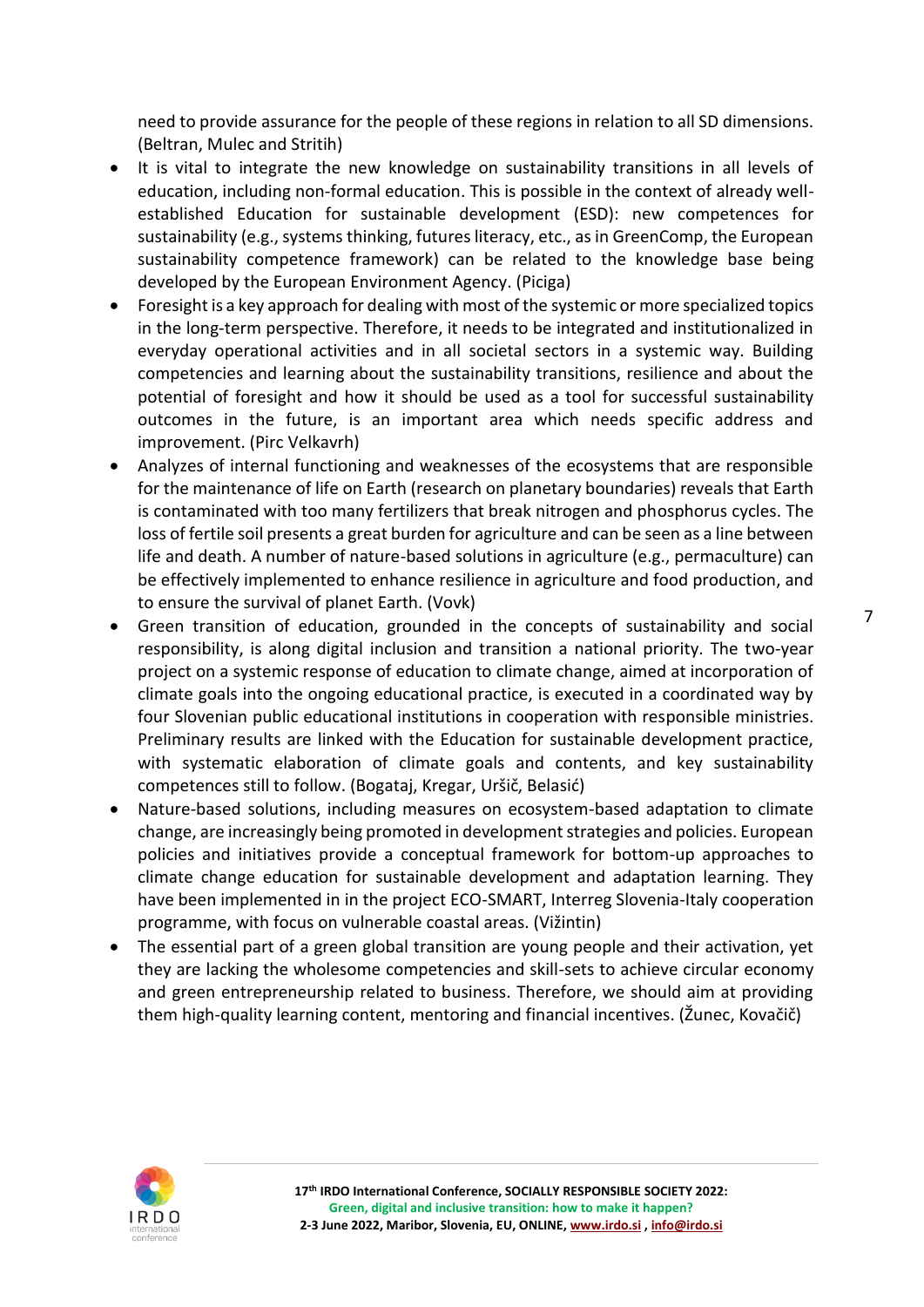#### **Transition to Integral Society in different Cultures**

- **From Integral Green Europe …:** The concluding panel presented powerful conceptual and practical social innovations for sustainability in Europe (including Slovenia and Ukraine), Africa, Middle East and other World regions based on the Integral Worlds (IW) approach (Lessem & Schieffer). This approach, as a holistic conceptual and practical innovation for sustainable development, emphasizes a dynamic balance among the centre (moral core, inspiration) and four mutually reinforcing dimensions ("worlds"): Nature and Community (South), Culture, Consciousness and Spirituality (East), Science, Knowledge and Technology (North) and Economy, Finance and Enterprise (West). Building on Europe's strong potential for an integral "northern" navigation toward SDGs, with smart integration of several policies and potentials, it is proposed that an Integral Green Europe works intensely with other cultures (Piciga, Schieffer).
- **…to Zimbabwe:** The Integral Kumusha is only one of several inspiring initiatives within an integral development framework, building on its authentic African and Zimbabwean culture, including the re-visiting of age-old African Ubuntu values. A home-grown socioeconomic model that emerged from applying the IW approach to a simple African homestead (kumusha) with the objective to eradicate poverty, hunger and marginalisation among rural people, it is now hailed as a national role model, focusing on people living in harmony with nature, guided by the values of oneness, brotherhood and interdependence (Taranhike).
- **… on to Nigeria:** Pax Herbals, an integral enterprise-in-community in Nigeria, was established for the scientific cultivation, identification, utilisation, and promotion of traditional herbal medicine, and became one of the largest phytomedicine research institutes and manufacturers of natural supplements in Africa. Embedded in the socioeconomic philosophy of Communitalism, Paxherbals' model, drawing on the IW approach, has put the local community's interest at its centre, while realising its natural, economic, technological, and cultural genius. Communitalism addresses the four critical dimensions of integral development, namely integral community (communis); Integral awakening (spiritus); Integral education (scientia); and Integral economics (economia) (Adodo).
- **… to Jordan in the Middle East:** Ahliyyah and Mutran are two deeply rooted and missiondriven schools that have been providing progressive quality education in Jordan since 1926. The schools aim to empower their students through an integral model and transformational journey founded on the five pillars, inspired by the IW approach: Arab Emancipatory Education, Innovative Learning, Wellbeing, Community Engagement, and Enlightened Humanism. Within a comprehensive approach to teaching and learning, aligned with the principles of an integrally framed ESD, they seek to provide students with an education that is rooted in the values of their Arab heritage, in particular profound respect for human dignity, service, and ingenuity (Abdul-Majeed, Khoury).
- **United by Transcultural, Transsocietal Collaboration:** All cases work closely together, within the Homes for Humanity movement, which brings together these and many more integral innovators to a full-fledged transcultural and transsocietal collaboration with a shared purpose of co-creating integral societies.

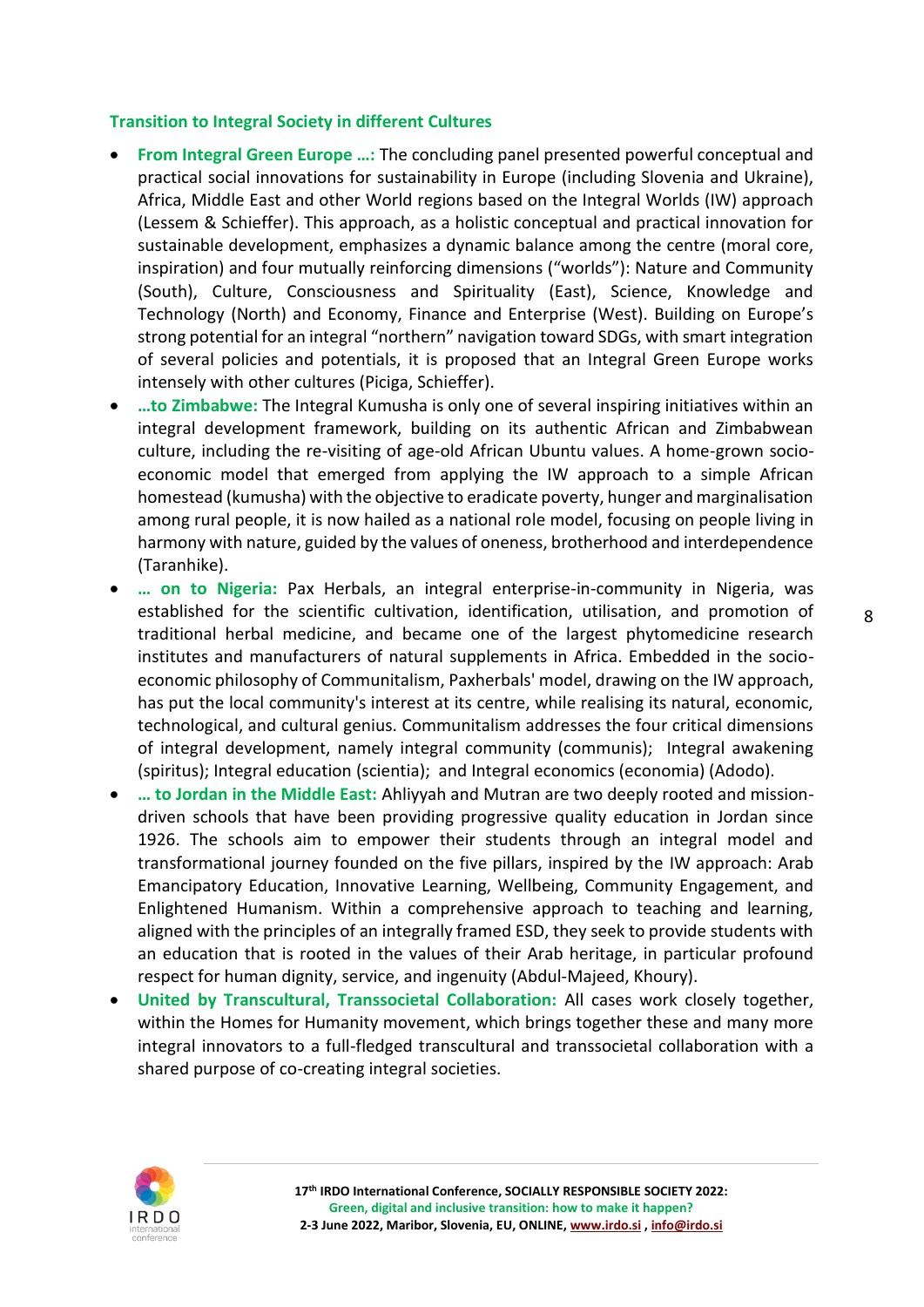#### **Organizer**: **Co-organizer: Co-organizer:** îîî îîî Institute for m the Development University of Maribor of Social SdSr Responsibility **Co-financer: Co-financer: Co-organizer: INTEGRALNA** MINISTRSTVO ZA IZOBRAŽEVANJE, **ZNANOST IN ŠPORT ZELENA** URAD REPUBLIKE SLOVENIJE ZA MLADINO **SLOVENIJA® In cooperation with:** • World Organisation of Systems and Cybernetics (WOSC)

- University of Maribor, Slovenia
- Slovenian Society for Systemic Research (SdSr)
- Citizens' Initiative for an Integral Green Slovenia
- International Academy for Systems and Cybernetic Sciences (IASCYS), Pau, France
- European Academy of Sciences and Arts, Salzburg
- Bertalanffy Center for the Study of Systems Science (BCSSS)
- International Federation for Systems Research (IFSR)
- Center of Risk & Crises Management (CRC), Vienna, Austria
- COPERNICUS Alliance European Network on Higher Education for Sustainable Development
- CSR Europe
- Danube University Krems, Austria
- Slovenian Association for Quality and Excellence
- Chamber of Commerce and Industry of Štajerska, Slovenia
- Association of Employers of Slovenia
- Managers' Association of Slovenia
- Network for Social Responsibility of Slovenia
- Association Social Responsibility Academy
- Gallus Foundation



**Sponsors:**









**Clipping partner:**





**17th IRDO International Conference, SOCIALLY RESPONSIBLE SOCIETY 2022: Green, digital and inclusive transition: how to make it happen? 2-3 June 2022, Maribor, Slovenia, EU, ONLINE[, www.irdo.si](http://www.irdo.si/) [, info@irdo.si](mailto:info@irdo.si)**

**Honorary sponsor:**